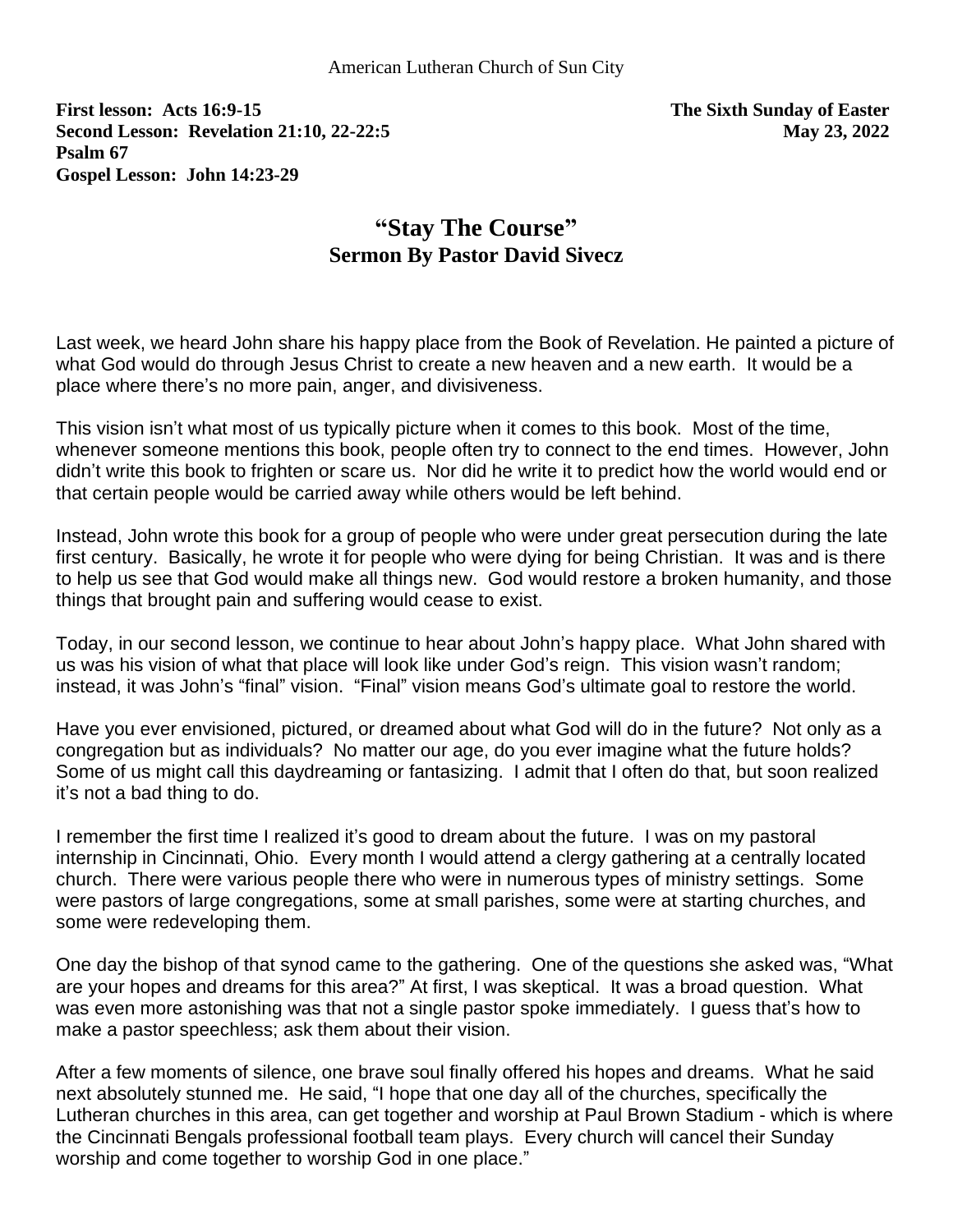Talk about a vision! Just imagine it! This pastor's vision wasn't just youth coming together to worship. His vision wasn't a special gathering outside of Sunday morning. No, he dared to take the one day and time when churches gather together and picture something completely different.

That's the thing about having a vision. Visions can come in a variety of ways. They can be extravagant, and they can also come in mundane ways. A vision can be everyone coming together to worship under one roof. A vision can also be as simple as sharing a meal with someone we don't know.

Regardless, having a vision of what does not exist is essential. More importantly, we need to share our visions with other people. Visions provide hope to those who don't have any. Visions give people the courage to dream for themselves. Visioning can become a life-changing and life-giving practice.

That's why John shared his vision in the Book of Revelation. In today's second scripture lesson, John gave us a more detailed explanation of the place that we heard about last week. His vision provided the specifics of what this new heaven and new earth would look like when they come to fruition.

In this new heaven and new earth, he saw a new Jerusalem where there was no temple. Again, according to Jewish customs, the temple was where God resided on earth. Anyone who wanted to worship God, needed God's forgiveness, or made a sacrifice to God had to go to the temple.

People couldn't just stop in the middle of their day and pray. Instead, for some people this meant traveling a long distance to Jerusalem to worship God. Imagine having to travel to Washington D.C. for Sunday worship. I don't think any of us would attend every week.

But in John's vision, the temple no longer existed. That meant that God's presence was no longer limited to one place; instead, God dwelt among God's people everywhere. Because God would be present everywhere, that also indicated that God would provide everything for them. The people wouldn't need the sun or moon to shine since God provided them with eternal light.

Nations would no longer be fighting among themselves; instead, they would come together to worship God. Because they gathered together, there would be no more fighting. Without fighting, there would be no need for security systems in the city: no bars on the windows, no locked doors, and no alarms. Even the gates of the city would always be open. In other words, the city that John envisioned was a peaceful, inclusive city.

Even the other images John portrayed in his vision, the tree of life providing enough fruit for everyone, the rivers flowing from the throne of God, and light shining eternally, ultimately showed what would happen when humanity reached its intended goal and lived in God's presence. This description is the ultimate vision from John - that out of the long story of human sin, rebellion, and suffering - God fulfills God's promise to give life.

Again, while John's community was persecuted for being disciples of Jesus Christ, this vision was supposed to carry them through those trying times. It was supposed to help them stay the course during horrendous moments.

That's why visioning is so crucial in our lives. Vision gives us hope when we are hopeless. Vision provides direction when we feel lost. Vision not only provides us with a purpose but also the courage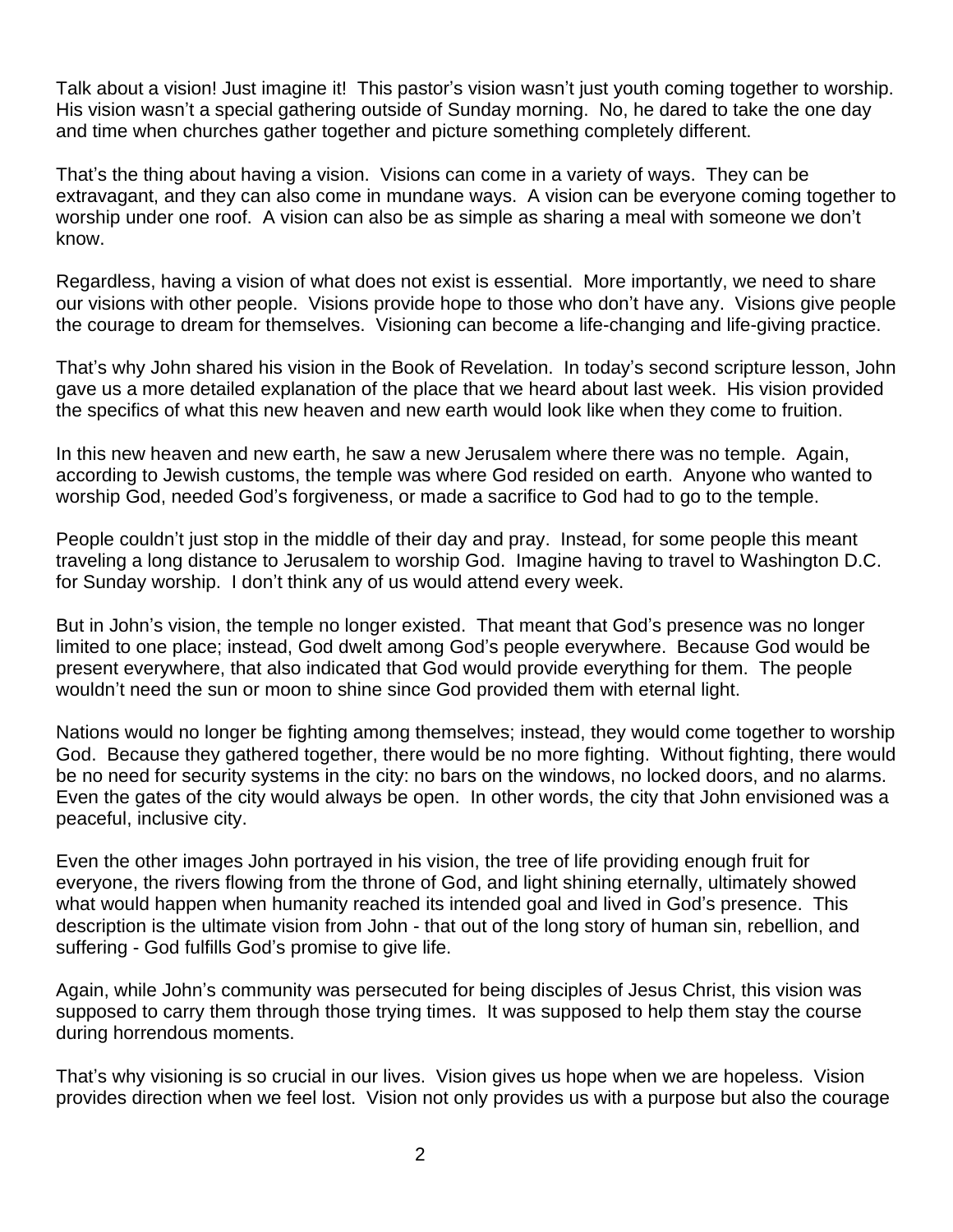to keep going when we want to give up. Vision helps us overcome the difficult challenges we face because God leads us to fulfill them.

I remember how one vision became a reality in one of my seminary classes. The class was called Christianity and International Development. Somehow the professor managed to bring in a variety of speakers who worked on ending poverty across the world. When I say poverty, I'm talking about the senseless poverty we see in underdeveloped countries.

One of those speakers he brought in was a person named Derreck Kayongo. His story began during his early childhood in the 1970s. Kayongo, as a Ugandan native, had a happy, peaceful life until Uganda's president waged war against Tanzania. Kayongo and his parents soon fled to neighboring Kenya to escape the horrors of the conflict. As a result, they struggled to survive without access to basic necessities.

As he explained," When you have come from a home that you knew, you're used to your food, your friends...to move from that to become a nobody and to literally be called a refugee is as dramatic as it gets."

Years later, he got a new chance in life through his education, first in Nairobi and then in the United States. When he first came to the U.S. in the early 1990s, he stayed at a hotel in Philadelphia, Pennsylvania. But the whole experience was a foreign concept to him.

"When I checked into the hotel, there were 3 bars of soap - there was body soap, hand soap, and face soap, and that did not include the shampoos - and so for me, that was a new experience, I was thinking, "why do they have soap for every part of their bodies?" Kayongo recalls. "Now, my goodness, why would you throw away such a resource?"

Soon this startling realization stayed with Kayongo and prompted him years later to vision and create the Global Soap Project. The non-profit organization reprocesses used soaps from hotels around the United States. It turns them into new bars for impoverished nations like Uganda, Kenya, Haiti, and Swaziland.

He said, "An estimated 2.6 million bars of soap are discarded every day from hotels in the United States -- but more than two million kids die every year to lower respiratory diseases like diarrhea. If you can put a bar of soap in every child's hand, you can reduce infectious diseases like diarrhea and things like typhoid and cholera by 40%."

Although the vision was immediately clear for him, someone in my class asked him how long it took to go from discovering the idea to implementing it. He responded with "ten years."

Kayongo has personally delivered thousands of bars of soap to orphanages in Kenya. "When I took the soap to the orphans, and they smelled the bar of soap, ah, you could see the joy -- those little messages of hope are what people need when they are between a rock and a hard place," he said. "When I was a refugee, a pen pal letter was all I needed to get through the day. If the bar of soap is going to help them get through the day, then good, but our final goal is to change behavior and make sure they wash up and to stop diseases like diarrhea from infecting and killing people - that's our ultimate goal, we have yet to achieve."

Despite all the success, Kayongo is determined to continue dedicating time and effort to his cause. "If you want to do big things and you want to bring big change, then you have to be able to give in a